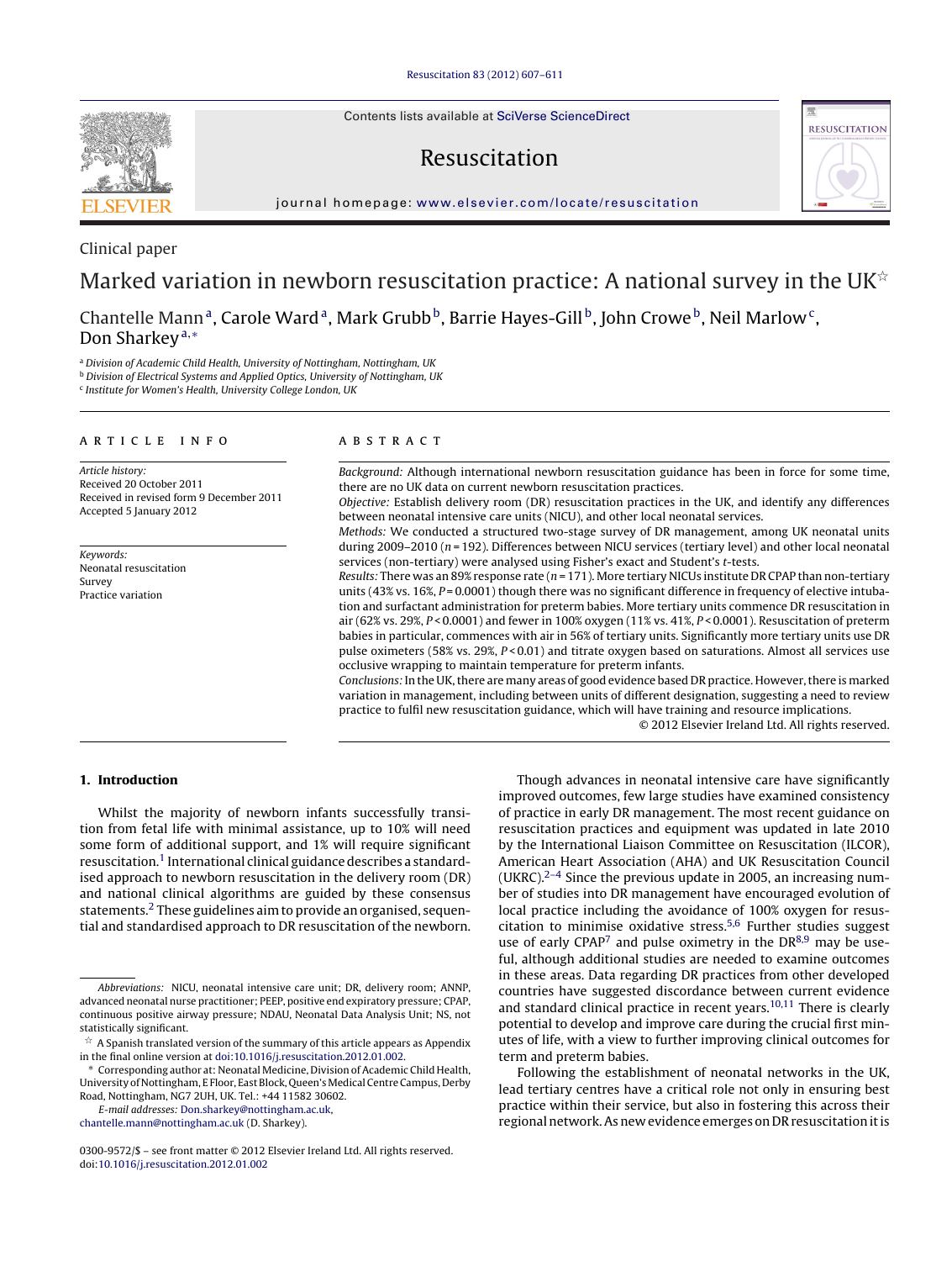essential that all units delivering and resuscitating newborn babies are equipped to follow best practice. In this respect, data on current UK newborn resuscitation practices are essential in ensuring neonatal outcomes are optimised.

The aims of the present study, therefore, were:

- 1. To establish DR resuscitation practices for term and preterm babies in the UK.
- 2. To identify differences in practice between tertiary NICUs, and non-tertiary neonatal services across the UK.

#### **2. Methods**

We conducted a two stage structured survey of DR management among neonatal services in the UK (see [Supplement](#page-3-0) [A\).](#page-3-0) The survey focussed on establishing and comparing DR practice in the domains of ventilatory support, oxygen therapy, assessment and monitoring, and transfer to NICU. The survey focussed on DR practice, thermoregulation, respiratory management and equipment use. With the establishment of UK regional neonatal networks, we compared the services delivering the majority of intensive care (tertiary NICUs), with those providing more limited services (local neonatal units, and Special Care Units) combined together as "non-tertiary" units for the purposes of analysis.

To maximise returns, we utilised telephone, and postal questionnaires. Repeat questionnaires were sent to non-responders. The primary survey was conducted between May and December 2009. Data from the primary survey suggested marked differences in air/oxygen blender availability and initial oxygen delivery. To address this we conducted a supplementary questionnaire between May and December 2010 to establish blender availability and utilisation, in term and preterm infants, within tertiary NICUs. In total 192 hospitals were surveyed, including all tertiary units, and comparisons were drawn between services of differing designation. Unit designation was defined by self reporting and from the 2009 Neonatal Data Analysis Unit (NDAU) database[.12](#page-4-0) Services in Scotland and Northern Ireland were identified separately and their type of activity established. Data were analysed using Fisher's exact test for two-sample comparisons and Student's t-test for numerical variables. In all cases  $P < 0.05$  was considered statistically significant. This nationwide service evaluation did not require ethical approval.

# **3. Results**

Our response rate of 89% (171 services) comprised 65 tertiary NICUs, and 106 non-tertiary units. At the time of the 2010 supplemental survey, 3 NICUs had been reclassified to non-tertiary units ( $n = 62$ ). Respondent designation included consultants ( $n = 43$ ), senior paediatric/neonatal trainees ( $n = 88$ ), junior paediatric/neonatal trainees ( $n = 3$ ), ANNP/senior neonatal nurses  $(n=26)$ , research officer  $(n=1)$  and unknown status  $(n=10)$ . Nonresponders (11%) were randomly distributed across the UK and comprised of 4 NICUs, 12 local neonatal units, 4 Special Care Units, and one service of unknown designation.

#### 3.1. DR ventilatory support

The most commonly used ventilation device was the Neopuff (Infant T-Piece Resuscitator, Fisher & Paykel Healthcare), used by 83 (49%) of the responding units. More tertiary units use ventilation devices capable of delivering PEEP, compared to non-tertiary units ( $P = 0.04$ ), or institute early DR CPAP ( $P = 0.0001$ ). Ventilatory support data is summarised in Fig. 1.



**Fig. 1.** Graph summarising routine ventilatory support provided by UK neonatal units in the delivery room (DR), as percentage of responding units (tertiary NICUs,  $n = 65$ ; non-tertiary local neonatal units and Special Care Units,  $n = 106$ ). Actual numbers of units displayed as  $N = (x)$ ,  $*P < 0.05$ ,  $**P < 0.001$ .

There was no significant difference between tertiary and nontertiary units in terms of elective intubation for preterm infants. The median age below which preterm infants were electively intubated was 28 weeks gestation (range 24–32 weeks) among all units. Among those units implementing elective intubation, 121 (92%) subsequently administered surfactant in the DR, with no significant difference between tertiary and other units. Including all responding units, 92% (60) of tertiary units would administer DR surfactant if a preterm baby were intubated, similar to 84% (88) of non-tertiary units (NS).

#### 3.2. Oxygen therapy

There was marked variation in practice around the use of supplemental oxygen during DR resuscitation among tertiary NICU services: 34 (55%) implement a specific local or regional guideline, 8 (13%) follow national Neonatal Life Support (NLS) guidance only and 20 (32%) follow no specific guideline but allow variation in individual practice. Compared with other services, significantly more tertiary units commence DR resuscitation in air (62% vs. 29%, P < 0.0001) and fewer commence resuscitation in 100% oxygen (11% vs.  $41\%, P < 0.0001$ ). Titration of oxygen concentration during resuscitation is significantly more common among tertiary units (57% vs. 33%,  $P = 0.003$ ). In the supplementary survey, tertiary NICUs reported specifically on their oxygen therapy guidance for preterm infant resuscitation [\(Fig.](#page-2-0) 2). Of the 20 (32%) units using different initial oxygen concentrations for preterm vs. term infants, the median gestational age under which preterm guidance was implemented was 32 weeks (range 28–37 weeks).

With respect to the availability of oxygen blenders, 2 tertiary units (3%) have none, 17 (27.5%) have blenders in some DRs only, and 43 (69.5%) have blenders in all DRs. Of those tertiary units who commenced resuscitation in 100% oxygen, all reported the presence of oxygen blending facilities in all their DRs.

#### 3.3. Temperature regulation

Of all services, 165 (97%) use plastic wrapping for preterm infants below a median gestational age of 30 weeks (range 27–34 weeks), or where birth weight was estimated to be less than 1000 g (median; range 1000–1500 g). Thirty two services used chemical warming mattresses in addition to occlusive wrapping at gestational age below 30 weeks (median; range 26–40 weeks) and there was no significant variation between tertiary and non-tertiary units (16% and 20% respectively;  $P = 0.55$ ).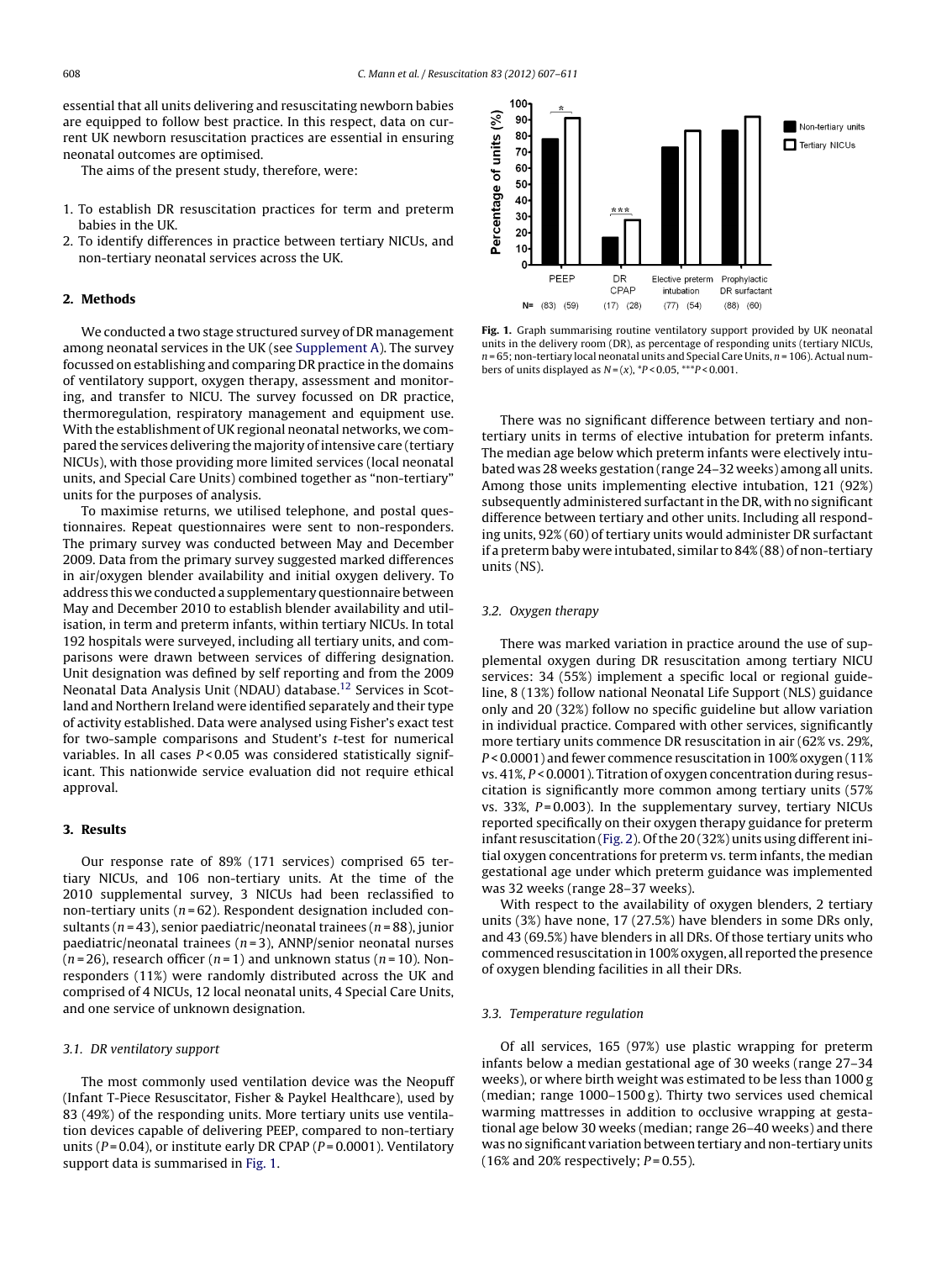<span id="page-2-0"></span>

**Fig. 2.** Graph displaying the specific supplemental oxygen concentrations used by 62 tertiary NICUs, when commencing resuscitation for preterm babies. Actual numbers of units displayed as  $N = (x)$ . 'Various' refers to those services which allow individual practice variation.

#### 3.4. Assessment and monitoring

Responding units described a variety of techniques for heart rate assessment in the DR. All units reported routine intermittent praecordial auscultation, whilst many fewer used umbilical cord pulsation, pulse oximetry or ECG during resuscitation (Fig. 3).

Significantly more tertiary units apply pulse oximeters in the DR than non-tertiary units (58% vs. 29%, P < 0.01). However, there is no statistical difference in their reported use specifically for HR monitoring during early resuscitation ( $P = 0.13$ ). From the supplementary tertiary unit survey, 36 (58%) units reported that supplemental oxygen was titrated based on pulse oximetry saturation values, but not for all resuscitation scenarios. Eleven (18%) monitor saturations and titrate oxygen specifically for preterm infants, and 4 (7%) units only for prolonged resuscitations. The remainder  $(n=21)$  implement oxygen saturation targeting for all infants in whom resuscitation is commenced. The majority of units did not report specific target ranges, but were said to aim for values in the "normal range".



**Fig. 3.** Graph displaying modalities routinely used to assess heart rate in the DR, according to unit designation. Data displayed as percentages of each level service respectively (tertiary NICUs,  $n = 65$ ; non-tertiary local neonatal units and Special Care Units,  $n = 106$ ). Actual numbers of units displayed as  $N = (x)$ .

#### 3.5. Transfer to NICU

The use of specialised transport systems, for the transfer of babies from the DR to neonatal unit, varied significantly with 68% of tertiary NICUs and 44% of non-tertiary units using them routinely ( $P = 0.004$ ). A further 5% of tertiary and 8% of non-tertiary units have access to transport systems, which they use in specific circumstances, generally determined by individual clinicians.

There were no statistical differences between units in their typical estimated transfer times from DR to neonatal unit (tertiary units' median 3 min, range 1–10; non-tertiary units' median 2 min, range 1–20). For all units, 46 (27%) had a transfer time of  $\geq$ 5 min and in 53 (31%) units the DR was on a separate floor from the NICU. Significantly more tertiary NICUs routinely utilised monitoring devices during transfer to the neonatal unit (77% vs.  $62\%, P = 0.04$ ). Of those services not attaching monitoring specifically for transfer, 93% of tertiary and 90% of non-tertiary were on the same floor with transfer time <5 min.

# **4. Discussion**

These are the first data to describe variation in DR newborn resuscitation practice in the UK, based on responses from 89% of UK neonatal services. As well as demonstrating shared areas of best practice, we have also identified significant variation in DR management which could impact on newborns in both the short and long term. Previously published international data have alluded to a disparity between the current scientific evidence base and clinical uptake into the DR.<sup>13,14</sup> Importantly, this study demonstrates that, even prior to the revision of the current resuscitation guidelines, many of the new changes, especially in respiratory management and monitoring, were already being implemented by many units.

Neonatal networks were established in the UK in 2004, to ensure better outcomes, particularly for the sickest infants[.15](#page-4-0) Follow-up studies of extremely preterm infants ( $n = 1846$ ), born in England in 2006, identified improved survival for those born in larger more specialised units.[16](#page-4-0) Although some of the potential advantages of networks may take time to filter through to improved outcomes, this can only realistically occur if best practice is implemented promptly as new evidence and guidance becomes available.

It is encouraging to see that the management of preterm infants, arguably those likely to benefit most from good DR practice, shows some convergence in several areas. In this group of infants there is a strong evidence base to support many aspects of early care, including the importance of temperature regulation as highlighted in Project  $27/28$ .<sup>17</sup> This 2004 UK inquiry into the effect of the quality of neonatal care on preterm survival, documented a 70% increase in the risk of death with an admission temperature to the neonatal unit ≤36.0 ◦C. During the period of this survey, 97% of all responding centres used occlusive plastic bags/wraps to reduce the risk of hypothermia. This may reflect a progressive uptake of the evidence around the world, since 27% of North American units reported occlusive wrap use in 2004[.11](#page-4-0)

The use of elective early intubation in preterm infants <28 weeks, paired with DR surfactant, is also similar across centres. There are some differences in DR ventilation strategies, notably with tertiary units implementing more early CPAP and using ventilation devices capable of delivering PEEP. A number of studies have documented the broad benefits of PEEP in preventing early lung injury[,18,19](#page-4-0) though the evidence supporting use of DR CPAP in preterm infants is more complex. The recent SUPPORT study showed no significant difference in CLD or mortality but a shorter overall ventilation requirement.<sup>[20](#page-4-0)</sup> Timely appraisal of the developing evidence in this area, and individualised evaluation of our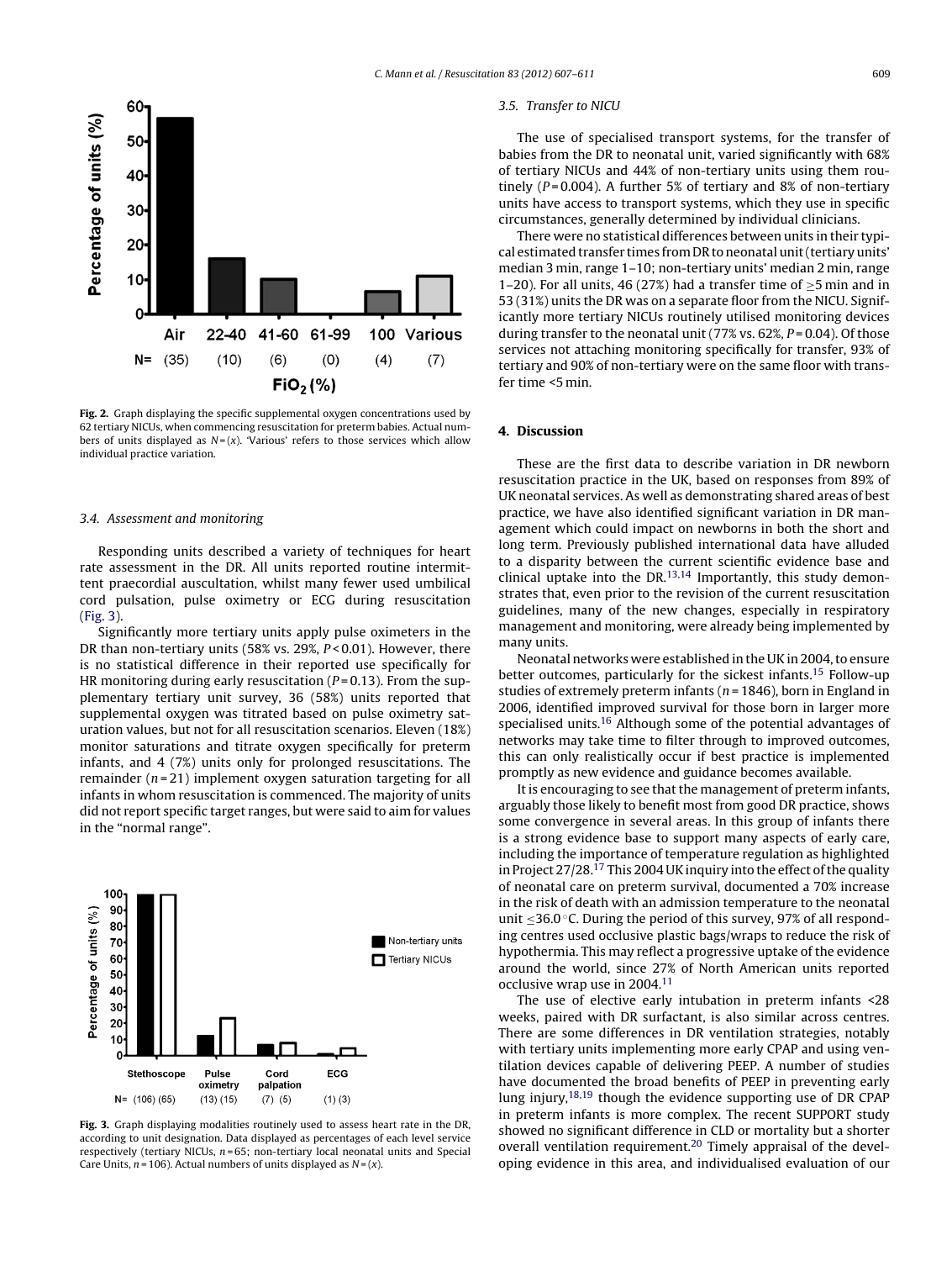<span id="page-3-0"></span>preterm infants, may prompt an evolution in our early ventilatory support practices.

The most striking differences revealed in this study were in the use of air or oxygen for initial resuscitation. Previous data published from Australia and New Zealand in 2004[14](#page-4-0) reported 76% of responding centres commenced resuscitation in 100% oxygen. Guidance at that time recommended this action, though a growing body of evidence already supported the efficacy of commencing in air. Guidance issued since our UK survey was conducted suggests that targeting "normal" oxygen saturation levels is more important than the oxygen concentration used to achieved this, but do not support the use of 100% oxygen where blending facilities are available, $21$  as currently occurs in 7% of tertiary units. When resuscitating preterm infants 56% of tertiary NICUs commence in air, with wide variation in the oxygen concentrations used elsewhere. Lack of clinical consensus may reflect perceived lack of clarity from the literature, and whilst we await the outcomes of randomised trials currently underway, it may be prudent to target our resuscitation to a healthy heart rate, before concluding the optimal oxygen therapy for this group of babies.

The UKRC have recently recommended pulse oximetry wherever resources are available for deliveries with anticipated problems.4 They advocate that saturations and heart rate can be reliably obtained after the first 1–2 min from birth. Though we have demonstrated that many more tertiary units have access to pulse oximeters in the DR, their use during resuscitation varies widely from HR monitoring during prolonged resuscitations, to saturation targeting among all preterm infants, despite no previous guidance on appropriate targets. All responding units still use the stethoscope for heart rate assessment but only 16% of units use a pulse oximeter. Among units implementing DR oximetry, several commented on poor reliability during the first minutes after birth and addressing this in the future may increase uptake of technology in the DR. We would agree with the recently revised resuscitation guidelines that research aimed at defining optimal resuscitation practice, especially in the preterm population, is required. Some of the uncertainties around both initial oxygen concentration and targeted saturations in preterm infants are being addressed in 2 current multicentre resuscitation trials.[22](#page-4-0) Until then, it is essential that the resuscitating team are not distracted, either by trying to obtain a reliable signal or continuously adjusting oxygen delivery based on saturations, when ensuring optimal temperature control and an adequate airway.

Heterogeneity in DR practice also has potential implications for medical training. In paediatric training programmes, trainee doctors rotate through a number of general and specialist hospitals to obtain appropriate education and expertise. This includes specific competencies in resuscitation taught by structured resuscitation programmes such as Newborn Life Support (NLS). Our data suggest that trainees may be exposed to wide variation in DR protocols and practices throughout their training, potentially creating confusion and a lack of clarity concerning best practice. Furthermore, this may perpetuate a lack of confidence in implementing newer interventions and therapies in non-tertiary units, with relatively fewer opportunities for practitioners to practice and familiarise themselves with new interventions. Increased standardisation within and between Neonatal networks would go some way to ameliorate this potential problem. The important data gathered during this study will allow individual units to review their practice with similar units across the UK.

As with many national surveys of this nature, there are some limitations. We describe resuscitation practices as reported by the responding practitioner, and though they were each specifically asked to base their responses on local rather than individual practice, these data may not fully represent the actual policies of each unit. In the first instance we categorised neonatal units according to self-reported designation, assigning a level from the NDAU database where this information was not provided by the unit. Nonetheless, we highlight the significant gap that exists between what is thought to be optimal resuscitation practice, i.e. current international and national guidelines, and what was actually occurring prior to their publication.

# **5. Conclusion**

We have identified significant variation in DR resuscitation practices among neonatal services in the UK. There are significant differences within specific areas of clinical management despite high quality evidence supporting standardisation. More worrying, there is a suggestion that some practices are not based on current evidence or consensus agreement and this may reflect the lack of good data in some domains. These variations in strategies are consistent with previously published data from other developed countries. The discrepancies between best evidence and current practice are an important target in our endeavours to improve neonatal outcomes and optimise training and practice. As our study was conducted immediately prior to an international update in clinical guidance, it provides a valuable baseline from which to conduct and compare future evaluations. This vital period in newborn care remains understudied and warrants prioritisation when considering research and funding agendas. There is a crucial role for all newborn care services, but especially tertiary NICUs, in appraising current evidence and sharing best practice within their network. By minimising these care differences, we can hope to optimise clinically meaningful neonatal outcomes.

# **Conflict of interest statement**

The authors declare no financial or other conflicts of interest.

# **Financial disclosure**

C.W., M.G., B.H.G., J.C., N.M. and D.S. have been supported by funding from Action Medical Research and C.M., M.G., B.H.G., J.C., N.M. and D.S. by a Medical Research Council DPFS portfolio award. N.M. also receives a proportion of funding from the Department of Health's NIHR Biomedical Research Centres funding scheme at UCLH/UCL.

#### **Acknowledgements**

We would like to thank all the UK neonatal units who responded to our surveys.

# **Appendix A. Supplementary data**

Supplementary data associated with this article can be found, in the online version, at [doi:10.1016/j.resuscitation.2012.01.002](http://dx.doi.org/10.1016/j.resuscitation.2012.01.002).

# **References**

- 1. Perlman JM, Risser R. Cardiopulmonary resuscitation in the delivery room. Associated clinical events. Arch Pediatr Adolesc Med 1995;149:20–5.
- 2. Perlman JM, Wyllie J, Kattwinkel J, et al. Part 11: neonatal resuscitation: 2010 international consensus on cardiopulmonary resuscitation and emergency cardiovascular care science withtreatment recommendations.Circulation 2010;122:S516–38.
- 3. Kattwinkel J, Perlman JM, Aziz K, et al. Part 15: Neonatal Resuscitation: 2010 American Heart Association Guidelines for Cardiopulmonary Resuscitation and Emergency Cardiovascular Care. Circulation 2010:S909–19.
- 4. Richmond S, Wyllie J. Newborn life support. In: Nolan JP, editor. The resuscitation guidelines 2010. London: The Resuscitation Council (UK); 2010 [chapter 11].
- 5. Vento M, Moro M, Escrig R, et al. Preterm resuscitation with low oxygen causes less oxidative stress, inflammation, and chronic lung disease. Pediatrics 2009.